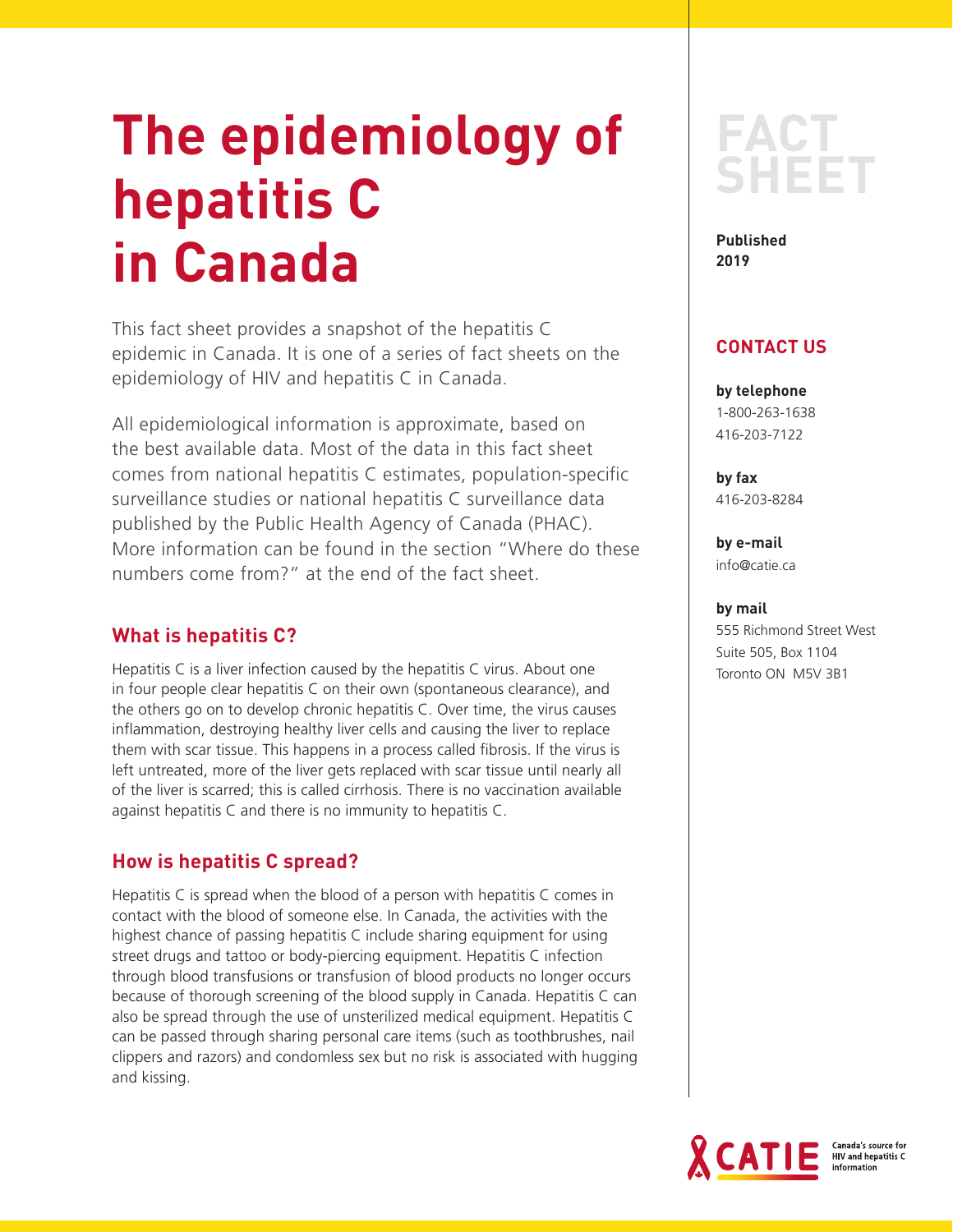## **At the end of 2011, an estimated six to seven in every 1,000 Canadians were living with chronic hepatitis C (prevalence).1**

Based on national 2011 hepatitis C estimates:

- An estimated 220,697 to 245,987 Canadians were living with chronic hepatitis C. That is the equivalent of six to seven people out of every 1,000 Canadians (or 0.6% to 0.7% of the total Canadian population).
- An estimated 44% of people living with chronic hepatitis C infection were unaware of their status (97,107 to 108,234 Canadians).
- Chronic hepatitis C was most prevalent among people born in 1955 to 1959 (1.5%), followed by those born in 1950 to 1954 (1.25%); 1960 to 1964 (1.2%); 1965 to 1969 (1.1%); and 1970 to 1974 (0.8%).

## **At the end of 2011, an estimated one out of every 100 Canadians were antibody positive for hepatitis C, indicating either a current or past infection.1**

Based on national 2011 hepatitis C estimates:

- An estimated 332,414 people were antibody positive for hepatitis C. This indicates either a current or past infection with hepatitis C. This is the equivalent of one person out of every 100 Canadians (or 1.0% of the total Canadian population).
- People who inject drugs (both current and former) comprised 42.6% of all antibodypositive cases.
- People born in a country outside of Canada comprised an additional 35.0% of all antibodypositive cases.

## **Hepatitis C is more prevalent among people who inject drugs than in any other group.1,2,3**

Based on national hepatitis C estimates and a few Canadian surveillance systems:

- 66.0% of people who inject drugs and 28.5% of people who formerly injected drugs were antibody positive for hepatitis  $C(2011).1$
- 24.0% of federal prisoners and 23.3% of provincial prisons were antibody positive for hepatitis C  $(2011).<sup>1</sup>$
- 3.0% of people living in nursing homes and long-term care hospitals were antibody positive for hepatitis C  $(2011).<sup>1</sup>$
- 1.9% of people born in a country outside of Canada were antibody positive for hepatitis C  $(2011).<sup>1</sup>$  Data on prevalence rates among specific immigrant populations is not available; however, immigrants from countries where hepatitis C is more prevalent may have higher hepatitis C rates upon entry to Canada. Since hepatitis C testing is not done upon entry to Canada, there may be immigrants living with hepatitis C who are not aware of their infection.
- 5% of gay men and other men who have sex with men were antibody positive for hepatitis C (2005–2007).2
- 5% of street-involved youth were antibody positive for hepatitis C  $(2005-2006)^3$  and 2.3% of people who are homeless (who do not inject drugs) were antibody positive for hepatitis C (2011).<sup>1</sup>

# **The annual reported rates for hepatitis C infections are declining.4**

Based on 2017 national surveillance data, 11,592 hepatitis C diagnoses were reported to the Public Health Agency of Canada. This is equal to 31.7 cases of hepatitis C per 100,000 Canadians. The rate of reported hepatitis C diagnoses has declined steadily since 2008 when the rate was 35.7 per 100,000.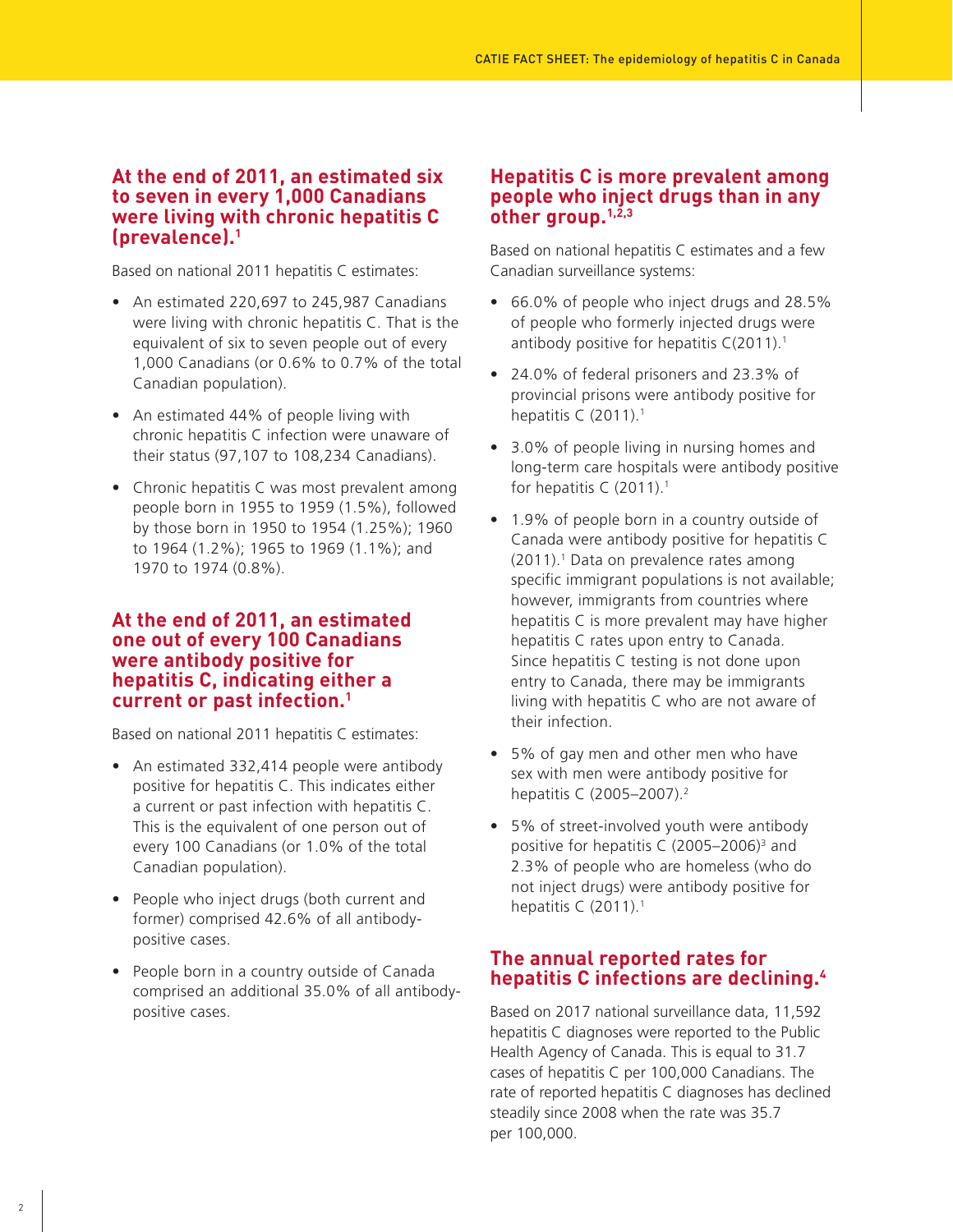# **Two-thirds of diagnoses are among males.4**

Based on 2017 national surveillance data:

- 61% of hepatitis C diagnoses were among males and 39% were among females.
- Among men, those aged 25 to 29 had the highest rate of hepatitis C diagnoses at 66.3 cases per 100,000.
- Among women, those aged 25 to 29 had the highest rate of hepatitis C diagnoses at 56.7 per 100,000.

# **Key definitions**

**Prevalence**—the total number of people who are living with a condition at a point in time. In the case of hepatitis C, the prevalence rate tells us how many people have hepatitis C in a defined population.

**Incidence**—the number of new infections in a defined period of time (usually one year). In the case of hepatitis C, the incidence rate tells us how many people are getting hepatitis C in a particular year.

# **Where do these numbers come from?**

All epidemiological information is approximate, based on the best available data. Most of the data in this fact sheet come from national hepatitis C surveillance data, population-specific surveillance studies or national hepatitis C estimates produced in a modelling exercise.

#### **Routine hepatitis C case reporting (surveillance)**

Healthcare providers are required to report hepatitis C diagnoses to their local public health authorities. Each province/territory then compiles this information and provides it to the Public Health Agency of Canada (PHAC). Sometimes additional information is collected and sent to PHAC, such as information about age, gender and the way the person may have acquired hepatitis C. At the time

this fact sheet was published, the most recent data available are for 2017.

Limitations—These data represent the number of cases reported to PHAC by each province/ territory. Reported cases do not truly represent the prevalence or incidence of hepatitis C because these statistics represent only those cases that have been diagnosed (excluding those who have yet to be diagnosed). Furthermore, these numbers do not distinguish between acute (new) infections, chronic (more long-term) infections, and infections that have been resolved (when a person has cleared the virus from their body). Therefore, it is impossible to know who is recently infected, who has a chronic infection and who no longer has the disease. Other limitations to these data include reporting delays (the time between the diagnosis of hepatitis C and when it is reported to PHAC) and underreporting (largely due to the asymptomatic nature of hepatitis C virus infection).

#### **Use of mathematical modelling in producing estimates of hepatitis C prevalence and incidence**

Mathematical modelling techniques were used to provide an overall picture of the hepatitis C epidemic in Canada in 2011 using a combination of back-calculation and workbook methods.

Limitation—Mathematical models use a combination of available data and assumptions. They help us to understand the state of the epidemic; however, the findings are only as good as the data and assumptions the mathematical models are based on.

## **Population-specific surveillance**

The Public Health Agency of Canada (PHAC) monitors trends in the spread of a number of infectious diseases, including measures of hepatitis C and associated risk behaviour indicators among key vulnerable populations identified in Canada through population-specific surveillance systems. These surveillance systems, also known as "Track" systems, are comprised of periodic crosssectional surveys, which, in addition to collecting information on biological specimens to be tested for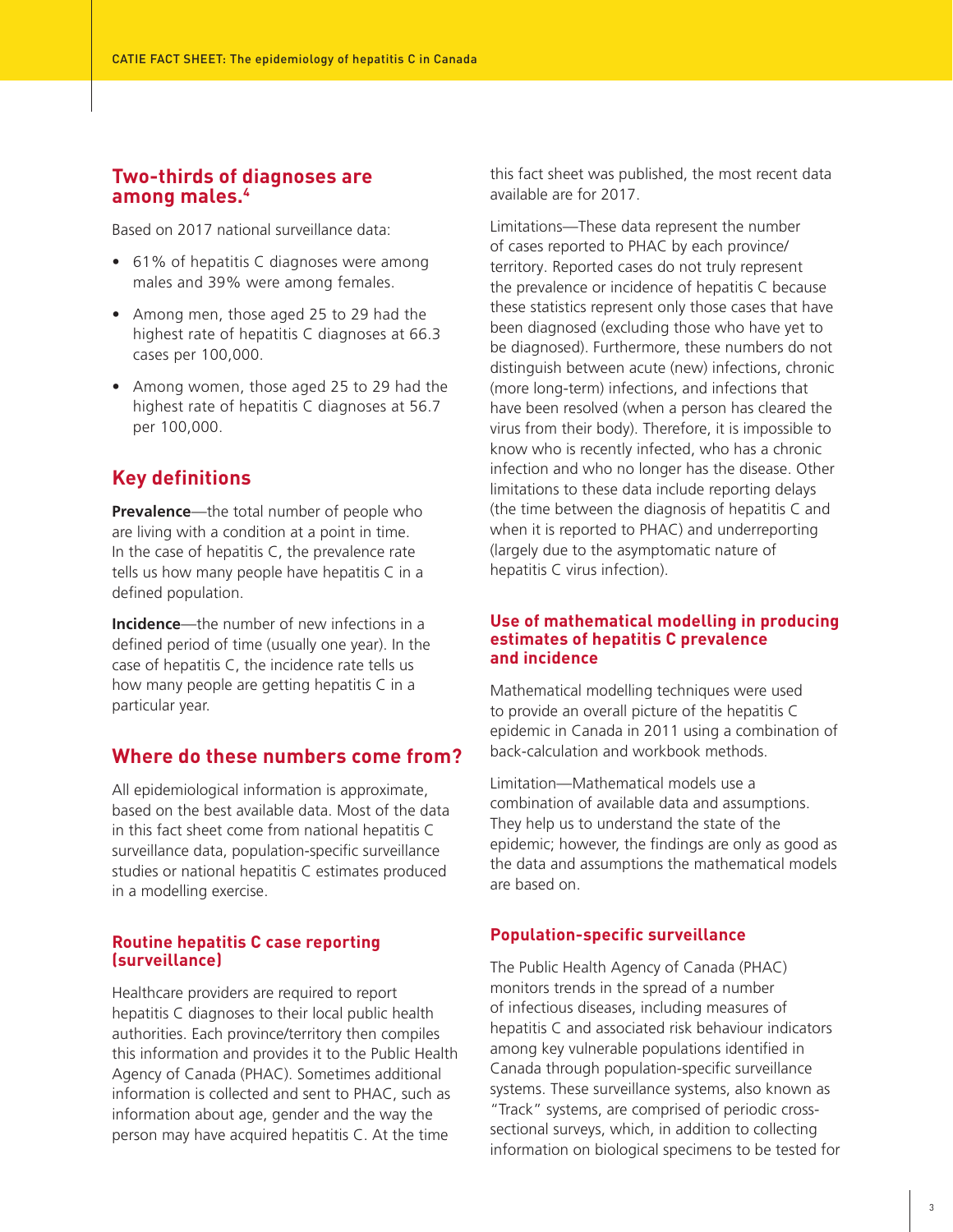HIV and hepatitis C virus, also collect information on behavioural risks at selected sites in Canada. The blood test used does not distinguish between past or present hepatitis C infection.

M-track is the national surveillance system for gay men and other men who have sex with men. The statistics provided in this fact sheet are for the years 2005 to 2007 from participating phase-1 M-Track sites. Because the system only recruits voluntary participants from selected urban sites, the results do not represent all men who have sex with men in Canada.

Enhanced Street Youth Surveillance (E-SYS) is the national surveillance system for street-involved youth. The statistics provided in this fact sheet are for the years 1999 to 2005 from participating E-SYS sites. Because the system only recruits voluntary participants from selected urban sites, the results do not represent all street-involved youth in Canada.

## **Acknowledgements**

We would like to thank the Centre for Communicable Diseases and Infection Control, Public Health Agency of Canada for their helpful comments and expert review of our epidemiology fact sheets.

## **References**

1. a. b. c. d. e. f. g. h. Trubnikov M, Yan P, Archibald C. Estimated Prevalence of Hepatitis C Virus infection in Canada, 2011. *Canada Communicable Disease Report*: Volume 40-19, December 18, 2014. Available at: http://www.phac-aspc.gc.ca/ publicat/ccdr-rmtc/14vol40/dr-rm40-19/surveillance-b-eng.php

2. a. b. Public Health Agency of Canada. *M-Track: Enhanced Surveillance of HIV, Sexually Transmitted and Blood-Borne Infections, and Associated Risk Behaviours among Men Who Have Sex with Men in Canada*. Phase 1 report. Centre for Communicable Diseases and Infection Control, Infectious Disease and Prevention and Control Branch, Public Health Agency of Canada, 2011.

3. a. b. Community Acquired Infections Division, Public Health Agency of Canada. *Enhanced Surveillance of Canadian Street Youth. Epi-Update: Hepatitis C virus Infection in Canadian Street Youth (1999–2005)*. 2008.

4. a. b. Public Health Agency of Canada. *Report on Hepatitis B and C in Canada: 2017*. Centre for Communicable Disease and Infection Control, Infectious Disease Prevention and Control Branch, Public Health Agency of Canada; 2019. Available from: https://www.canada.ca/en/services/health/publications/ diseases-conditions/report-hepatitis-b-c-canada-2017.html [accessed June 19, 2019].

**Author(s): Challacombe L**